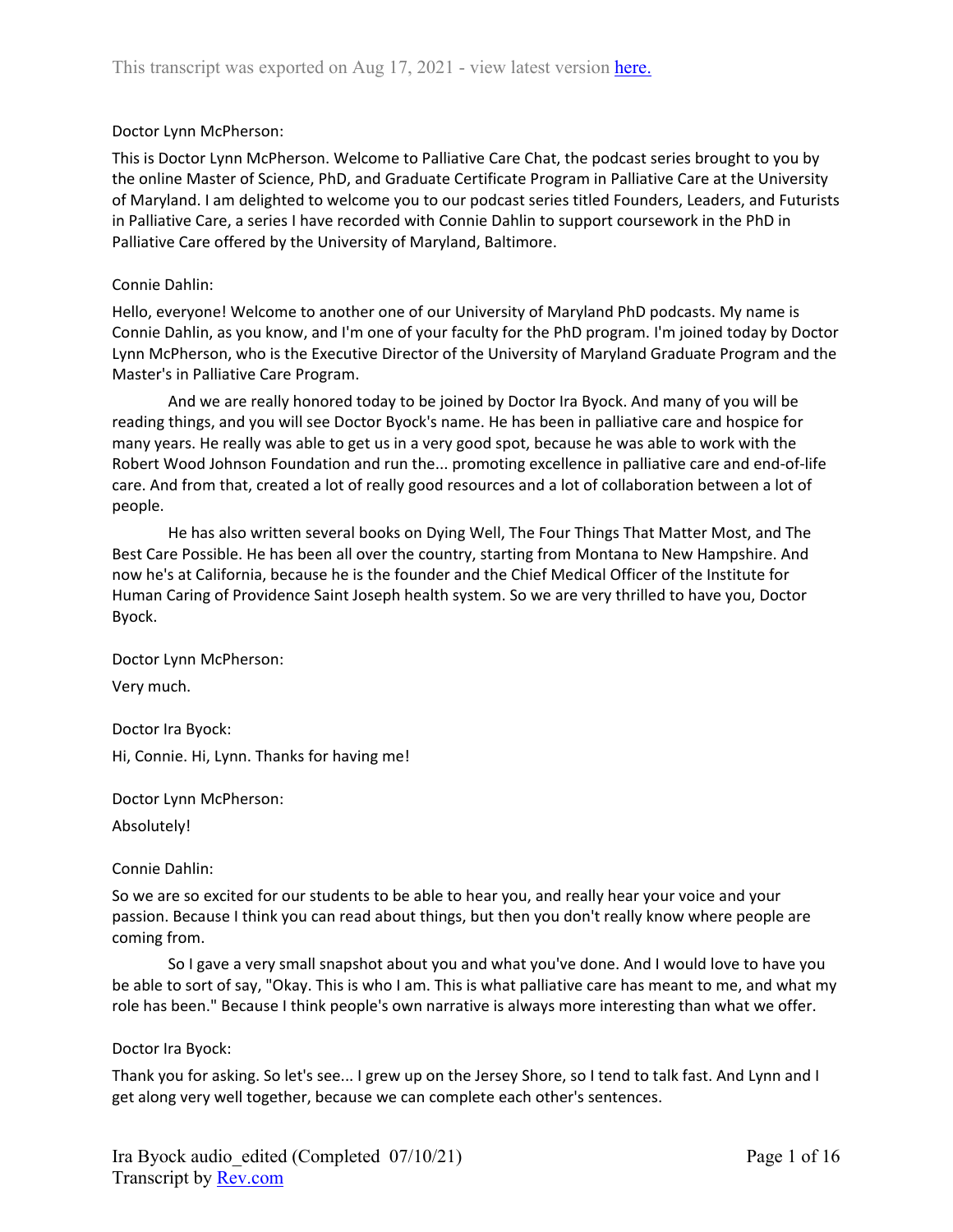I went to medical school in 1974 at the University of Colorado thinking I was going to be a rural family doc. I was sure of it. I picked a residency program that trained for rural family medicine: Cradle to grave, everything. Right?

And I did that, too. I went to a residency in Fresno, California, part of the UCSF system. But I was very dedicated to small town, rural practitioners.

I started residency in 1978, and I quickly realized that I was deeply proud of the hospital I trained in. We gave great care. It was a safety net, busy county hospital. I was quickly aware that there was a lacuna of excellence around people who were acknowledged to be dying. Somehow, they quite literally were down the hall in the hospital. And somehow, there was this sense that we didn't have much to do for them. And they got less attention.

And that seemed, to me, to be both an odd lapse in our commitment to excellence, and sort of a social justice issue. You know? Like, "When did they stop mattering?" And I helped found a little fledgling hospice program in this county medical center with liaison with county health nurses and a nurse from med-surg. And I was the medical director, but I was an intern and early resident. And I had a faculty oncologist who was nice enough to back me up. And there was a social work student that was my collaborator, Kim Dougherty.

And we developed this little hospice program. And I got really, deeply involved. Not by intention, because this was really not my main focus at all. But in addition to preventing people from waiting six or more hours in the emergency department to get their Ty-3s refilled... their Tylenol with Codeines refilled... or meeting people in the ED who were being admitted for rule-out bowel obstruction, when if you took a careful enough history... usually in Spanish... found out that they were just constipated for the last two weeks and literally hadn't had a BM. And now, I'm sure they looked like they had a bowel obstruction! But... You know?

That's what we sort of developed this to do, or make sure that the county health nurses could find them in the vast central valley of California. Because they might move from one family member's home to another, and there was no way of cluing in the public health nurses. All of that, we did all that.

What seduced me to what has become this field is that every once in a while, I'd meet somebody who knew they were dying, because I'd had the conversation with them myself. But if I asked them, "How are you doing today, Mister Rodriguez?" Looked me straight in the face, and then say, "I'm well, Doctor. How are you?"

"Well!" How are you well if you know you're dying and your liver is full of colon cancer? You know? And I usually quip... because it's true... when I first heard something like that, I thought, "Well, it's the morphine." You know? Or, "It's the prednisone I have them on." Right?

But I heard it... not often, but just occasionally, and enough that I had to realize that I had no idea what that meant. Or a family would come back after the death of their mom, the matriarch of the family, and just thank us and bring us cookies or something, and say, "You know, when you told us that Mom was dying, it was the worst thing we could imagine. But you know, this last month has been remarkable. It's been some of the best time we've ever had."

I couldn't explain that to myself, and I was honest enough to know I couldn't. So I went along... And I'm coming to the point, I promise. But I went along and did my family practice for a while. Ended up leaving it, and doing emergency medicine, and getting bored in emergency medicine. But along the way, I was always doing a little hospice work. I changed communities a couple of times, but I was always volunteering to stand up a little hospice program. And then I started sitting on committees and going to conferences. And NHO, the National Hospital Organization, was just forming. You know?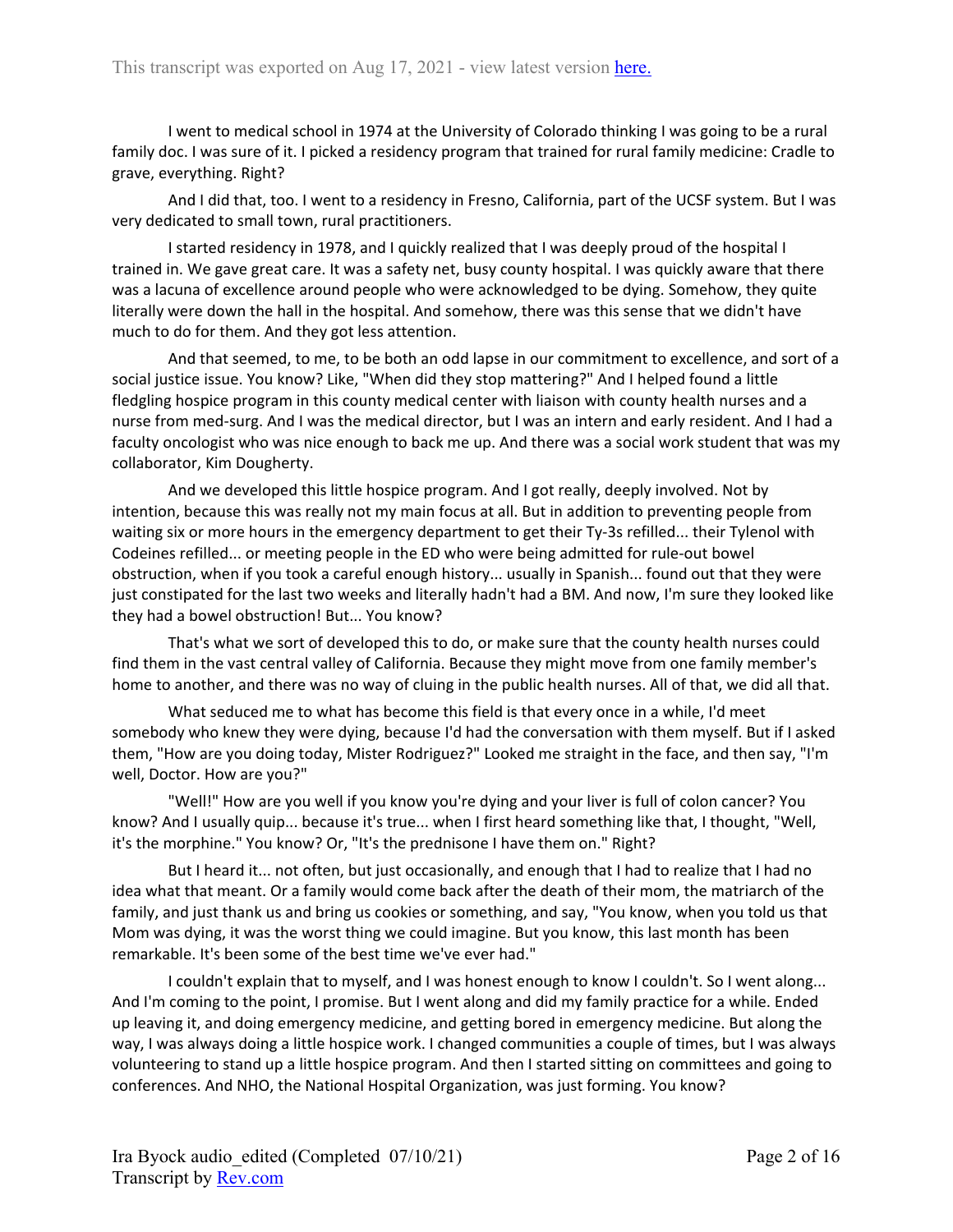Anyhow, I have an unwholesome predilection for committee work, apparently, and did that. And this field, from my perspective, stuttered as it formed. There were at least three attempts to get doctors to form a standing committee or organization. But we met together occasionally at national meetings, or we ultimately came together-together at Lake Granby in the mountains, or in Rocky Mountain Park a few years.

And we were like a support group, because in our own communities, we were oddities. You know? In 1980, I was at a... It might have been 1981. In 1981, I think, I was at an emergency medicine conference, and standing up around a table top having drinks with people after the meeting. All docs, ER docs. And somebody asked, "Well, what are you doing?"

And I said, "Well, I'm doing... half the time... emergency medicine. And half of the time, I'm trying to develop this board of directors for this fledgling hospice program I helped start in Fresno, California. You know? Just trying to get it on its feet." And one of the docs literally took a step back and said, "Hospice! Why would a doctor do that?"

That's where this started. It started as a support group trying to talk with one another as docs. A lot of old farts, many of whom have retired, had the good sense to retire. But around a literal campfire in the Rockies, I can remember... with wine and beer... having conversations about what the future might look like. "Well, wouldn't it be cool if one day there was actually a textbook about hospice-like care? Wouldn't it be cool if they actually taught some of this stuff?" You know? I mean, "Wouldn't it be cool if there were departments, or professorships, or something?"

And then, we would laugh. And we'd say, "Well, but really, what we're trying to do here, it's really just good care! I mean, I don't know if there's a specialty here!" You know? "Talk to people? Find out what matters to them? Make sure they're not in pain, and they're not constipated, that's a specialty?" Right?

Scroll forward: We talked about... The first time I heard the phrase "wagging the dog" was around that campfire. Wouldn't it be cool if, in caring well for people at the end of life, we actually wagged the dog of the healthcare system? Explaining that: You could actually take care of whole persons.

When I'm scrolling forward now, what, 40-some years? I'm actually wagging that dog within my health system, the Institute for Human Caring that maybe we'll get to. But we're kind of wagging the dog.

# Doctor Lynn McPherson:

Mm-hmm (affirmative). That's quite a story. So I first encountered Doctor Ira Byock when everybody was talking about this book called Dying Well. So I ordered a copy, and I got it. And I remember reading it over Mother's Day weekend in bed while I had the flu. And my husband said, "You are one sick puppy!" I said, "Probably so!" But I sure enjoyed it very much! So tell us about your other books you've written, Doctor Byock.

## Doctor Ira Byock:

Oh, boy. So I wrote Dying Well. It's a story-driven book. It begins with my Dad's story, Seymour Byock. And if you read it today, I hope you see that the stories are built around a kind of conceptual framework of human development that... Dying well: How can you be well within yourself as you're dying? It's not just dying "well" as an adverb, like dying "right," or dying in a skillful way. But it's, "Can a person be well as they're dying?" Can you die "well?"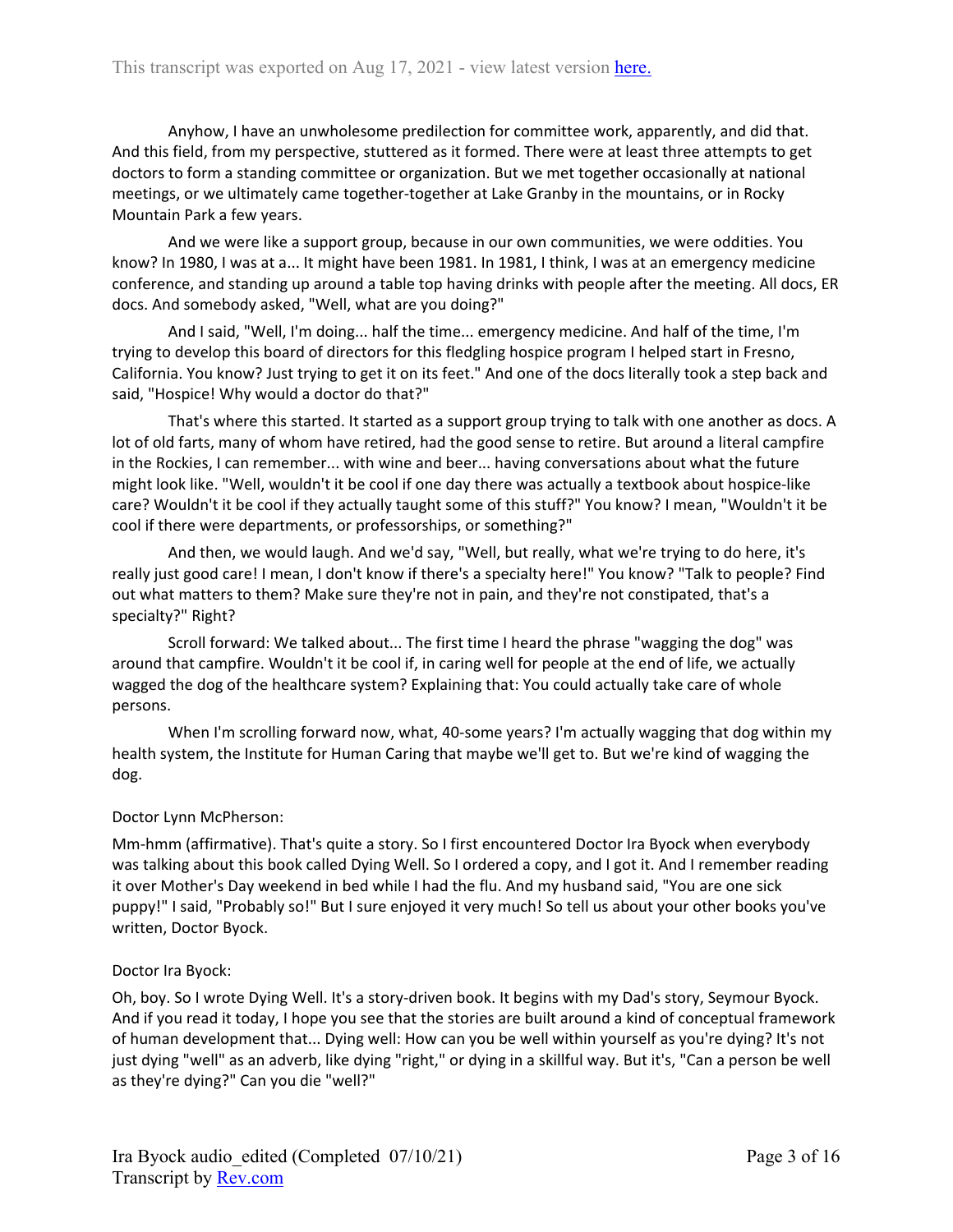So there's that. Every talk I gave for many, many, many years, I had talked about saying five things before... as... you're dying: "Please forgive me." "I forgive you." "Thank you." "I love you." "Goodbye."

I lost count of the number of times people came to me after and said, "Oh, I loved your lecture! Loved those five things. But you know, you don't have to be dying to say those things." And I'd very politely say, "You're right."

And then after a while... and it took several years... I realized I say that a lot to people. I mean, I had that same conversation innumerable times. And I said, "So, you don't have to be dying!" So maybe there's a book here for the general public called something like Saying Four Things Before Goodbye. Because even if you don't get to goodbye, if you just said those four things, then if you die suddenly, you know there's nothing critically important left unsaid. Your relationship is kind of complete in the sense of... A circle is complete if it's unbroken. Right?

So about five or six years after Dying Well came out, I decided I'm going to write a book for the general public. Drop a grade level, or reading level, or two, and just tell real stories about people who somehow used one or more of these kind of expressions of asking for forgiveness, offering forgiveness, gratitude, and love. Whether or not they had a chance to say goodbye, okay?

And then... But there was good... Anyhow, it was called The Four Things Before Goodbye. And then as it was going to press, quite literally, I got this frantic call from my editor who said, "We have to get 'Goodbye' out of the title!" I said, "Why?" He said, "Well, the marketing people said that if 'Goodbye' is in the title, it's going to end up in the Death and Dying ghettos of the book stores. Way down. You know? And nobody is going to..." You know?

And I said, "But 'Goodbye' is a chapter! There's a whole section on goodbye. And saying, 'Four things before goodbye,' that phrase is woven around through the book!" She said, "Yeah. Yeah. It can stay in the book. It just has to come out of the title. So it became The Four Things That Matter Most.

And then a lot of things happened. As Connie, you mentioned, I was asked by the Robert Wood Johnson Foundation to lead this remarkable grant and technical assistance program called Promoting Excellence in End-of-Life Care. They knocked on my door in '96. We stood it up in late '97. It ran through about 2006. We gave away... I don't know... 25 million dollars or so.

And most of it, in model-building, in standing up prototypical models of what an... early on, we were calling "hospice-like care..." integrated within mainstream healthcare. And what we did was basically stand up mostly hospital-based palliative care programs. Now, we could call those "palliative care programs." Those were the prototypes.

With taking away the terrible choice, it was like the avocado with no pit. You know? You can get your cancer treatment, or your heart failure treatment, or your specialty pediatric care. And you get an interdisciplinary team to listen, to align goals, to attend to your emotional, social, spiritual wellbeing, your physical wellbeing as well, and your family's wellbeing.

And we found that people felt better. Sometimes it seemed like they were living longer. And costs went down rather than up with all this lavish care. Why? Because people spent more time at home and less time in the hospital.

So that was pretty brilliant. And we did some other stuff with Promoting Excellence. And then I went to Dartmouth, and I was running the palliative care program there. And along the way... Healthcare transformation is in the water at Dartmouth. I mean, it's everywhere. Jack Winberg was there. Elliott Fisher was there. And so many. And now, Amber Barnato is there. You know?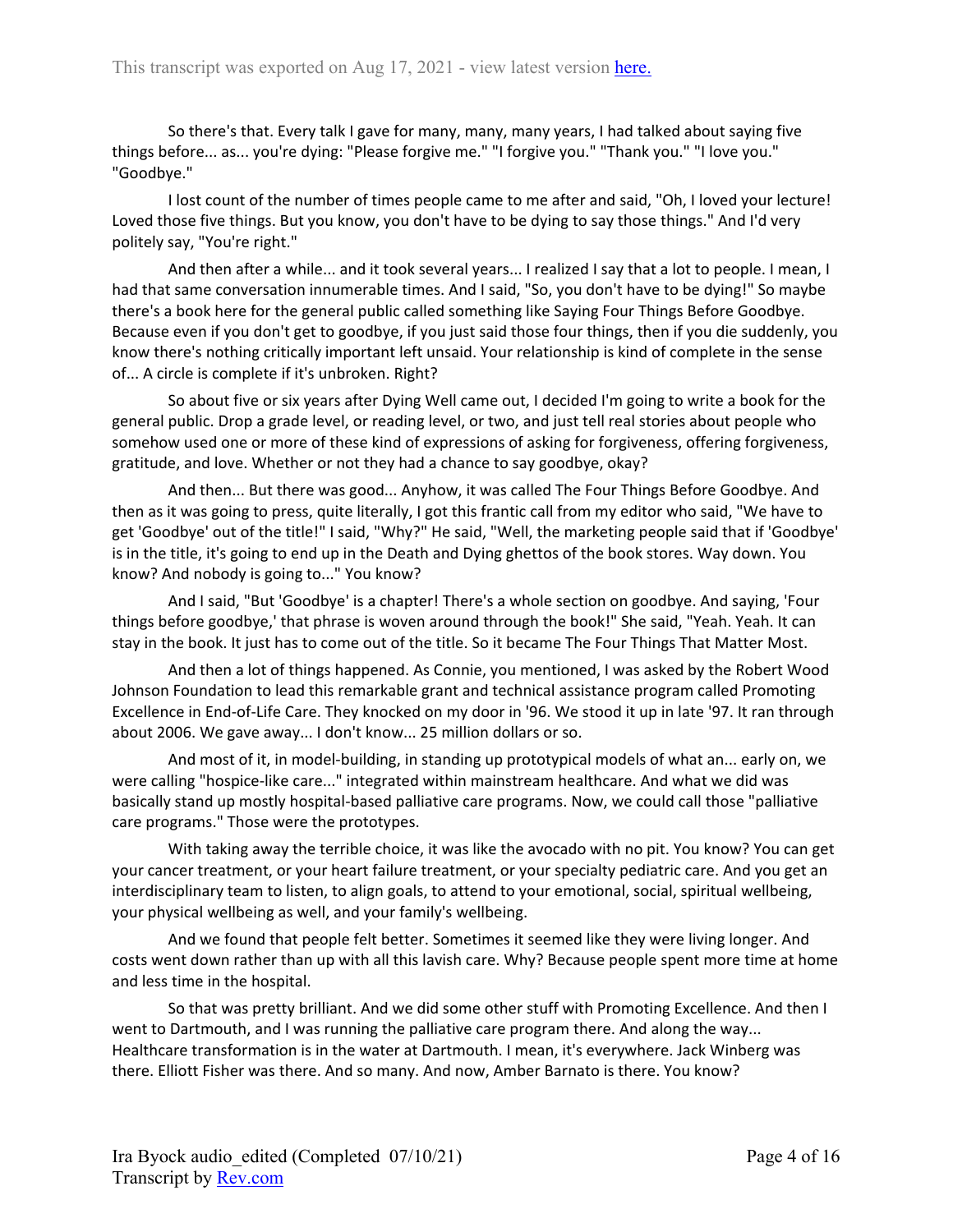And I wrote The Best Care Possible... which, again, is a story-driven book... about how what we do in palliative care is really a template for value-based care, writ large. That you can actually attend to giving the very best care to people, aligning what we do with what matters to them... their priorities... and do so in a way... and really meet their needs. And do so in a way that meets their needs, but doesn't always require them being in a hospital or getting the most tests and treatments. You know? That phrase, "The Best Care Possible," is really what everybody wants.

But what it means is very different from one person to another, because quality care, ultimately, isn't medical. It's personal. Illness isn't medical! Illness is personal. So you can give people the very best care.

How can I say this? I don't know what it is from one person to another, but I know how to determine what it is for every person. And that's what I wrote about, again, mostly through stories. So that's the last book, was The Best Care Possible.

## Connie Dahlin:

Well, and I think what's been interesting for me, Ira, is that I've been trying to help people frame where we are, and think about the future, and looking at some of the things. And so one of the things that was a little bit interesting for me is we had the 1997 IOM Report. Right? And then you have the 2014 IOM Report. And really, it's-

Doctor Ira Byock:

They look a lot alike. Right?

## Connie Dahlin:

... pretty much the same. Right? Maybe advanced care planning, maybe not. And I was sort of chuckling, because I'm like, "Why is everybody so excited? Because we still have a lot to do."

And I also think about the Commonwealth Report from 2018, which really spoke to how much of a financial burden getting sick was. You know? This whole health disparities, health inequities part. And it-

## Doctor Ira Byock:

Family caregiving as its own diagnosis, because if you're a family caregiver, you're at high risk-

Connie Dahlin:

Right. And then you know-

Doctor Ira Byock:

... for serious-

## Connie Dahlin:

... we still haven't kind of looked at this whole part about healthcare. Because we have illness care. We don't have healthcare.

And I think also, just about... We keep saying, "Okay. Healthcare reform." But we've been saying that for 10 years. And so what are we? I guess we're sort of in the middle. We keep thinking we're moving towards something, but I'm not... You know? I think that we get stalled.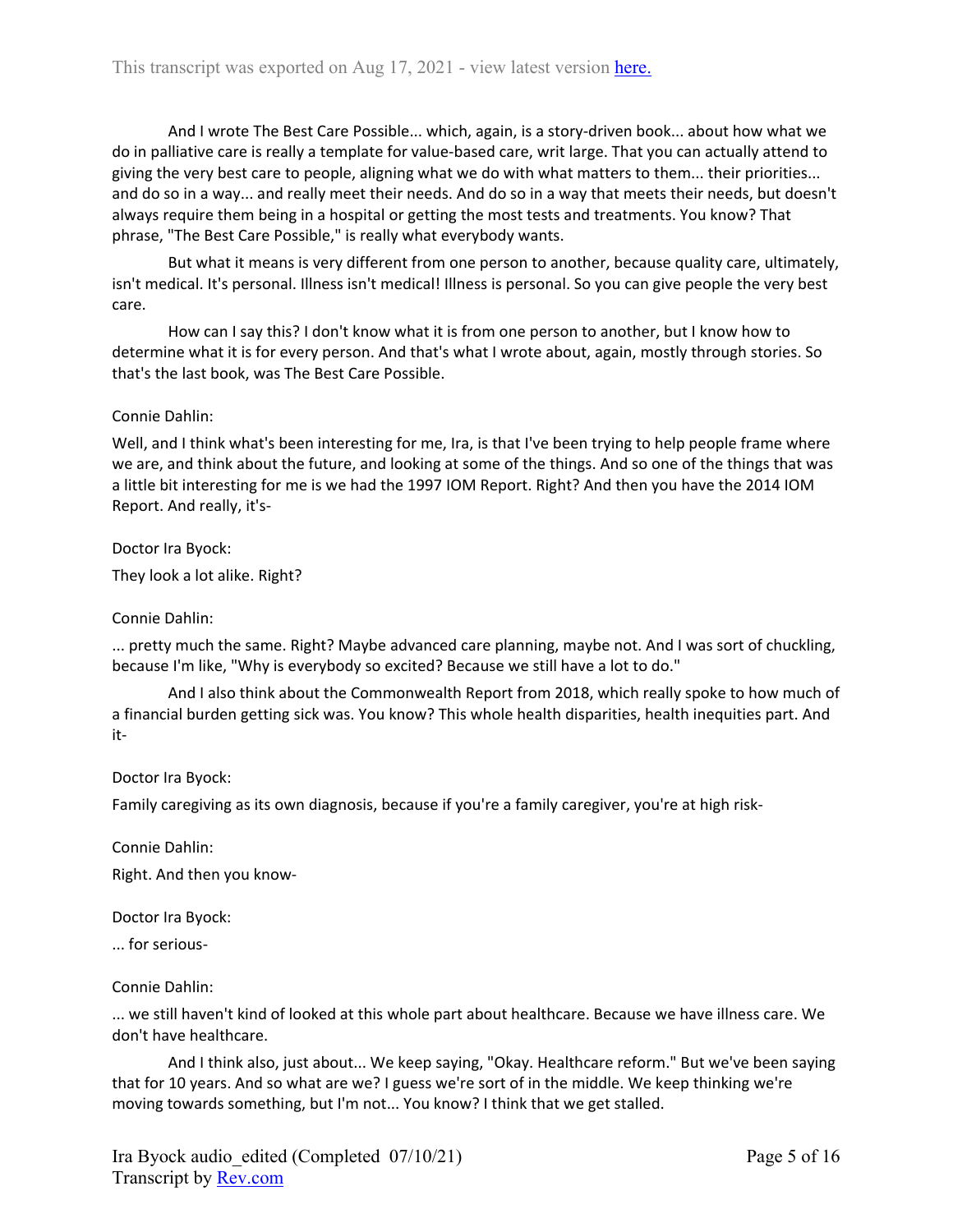And then the last part about that is that my own thought is for 10 years... We were so hopeful in 2010. I think it was our moment. You know? The ACA had been passed, and we were all, "Ah!" And it's 10 years. And PCHETA still hasn't gone there. And people are still focused.

And I'm like, "Okay. Maybe we need to think about new strategies." And, "What do we need to think about moving forward?" And yes, there's more to this palliative care part than just the clinical any more, because we've got to be more innovative. And we've got to think more about what's going on in the world. So big question of: How do you take all of that piece and kind of think forward?

## Doctor Ira Byock:

Huge void of leadership, clinically and culturally. I really appreciated your framing.

Congress isn't leading. It's in the way of leadership. It is reinforcing the status quo. And I could get party political here, but I'll try to avoid it. But nothing is happening.

There is some leadership, but you kind of have to look for it. But whenever I recognize a serious void in leadership, I think, "Well, there's an opportunity to fill it!" Right?

I see some voids in leadership right now that our field could be filling, clinically and culturally. And we're not yet, or we're not enough. But I think we still think, "Oh, well, we need a law! We need this to go to Congress!" How many years do you have to live through this to realize that's not going to happen?

Leadership... If you're waiting for Congress for change, you should be depressed. It ain't happening! But you can move things forward in other ways. I could... I should probably shut up there. But I-

## Connie Dahlin:

Well, but I think for students who are listening to this, it would be helpful for you to kind of say... So, where are the areas of a void that we should be having them think, as leaders of palliative care, of stepping in? What are some of the things that they need to do?

Because I think we need to... You know? I think so much of how we used to focus on what was good care, and pain management, and figuring that out. And we have. I think we have a better place of it. Now, yes, I know we have an opioid crisis. Yes, I know we have some whole other issues. But I think the science of pain management, we have much better. Right? We have the whole sense of this interdisciplinary team.

So I think sometimes why I'm asking this question is we default to the clinical. And it's like, "Okay. We got to..." We have that. Let's, now, move the whole piece up and say, "Okay. What's the new technologies we need to think about? Because we focused a lot of things on cancer, and we had to quickly pivot because of the HIV crisis. And now COVID has pushed us now." What's another thing for reimbursement that people really need to understand?

You can't be naïve any more. The heart and the dollars have to go together any more. You know? What's the whole part about helping people understand, "Okay. So if we can't get Congress, what are the policy things?" That's what I think students need to hear, because they don't know enough to even know where to step in.

Doctor Ira Byock: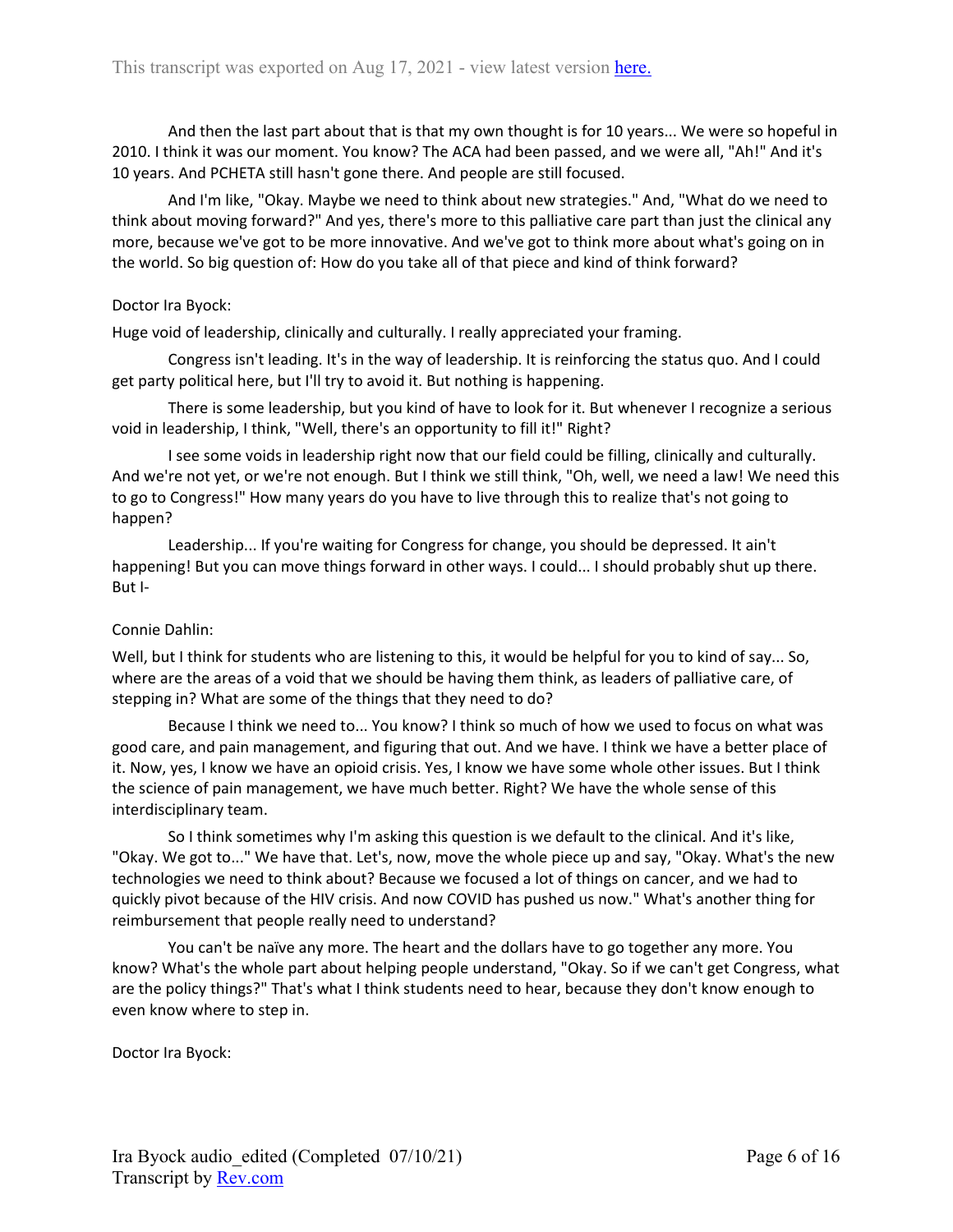Okay. Here we go. So things that keep me up at night include... Well, let me step back before I launch into the particulars and say... Another thing that's happened since those IOM Reports is that the profit motive has once again shown itself to be utterly pernicious and toxic in healthcare.

I worry about hospice care. I used to be able to say to a friend or relative who called from middle America, "My aunt's sick and she's having a lot of pain. What should I do?" "Get her to a hospice program!" Now, I have to say... You know? I'll look online and find out what hospice programs you have to choose from. And, "Tell me your aunt's health plan, and I'll try to help you find a hospice program." And dah, dah, dah, dah, dah.

But the profit motive has eroded... We politely say, "The quality of hospice care is variable." Yes, but mostly it's problematic, because the majority of hospice programs are deficient now. And it's not just the for-profit programs. That's simplistic.

I think it is the investor-owned for-profit programs. Right? Those that are traded: That's a problem. Some of the best hospice programs I know of are wholly-owned, family-owned programs, or individually-held programs. And they're superb!

But in general, I would... If I have to choose, one of the quality criteria that I look at is... that I ask people about their hospice programs are... "Who owns it?" Because if it's traded on Wall Street, I know that they're sucking margin out of quality. And it's reflected in case loads, in staffing, in whether you can see a hospice physician, in... and I'll come to this... what the emergency plans are. So that's a framing.

One of the things that keeps me up at night is the quality of response to critical situations among hospice programs, and even palliative care patients, particularly if they're not in the hospital. The crescendo symptoms: Somebody infarcts their bowel, or starts seizing, or having severe dyspnea. What are we doing? What do you do then? Right?

And I've seen that erode. And again, I am now... I was trained as a family doctor, but I was an ER doc for a very long time. And as an ER doc who does palliative care, I want to know if I can give the first dose in the home of what I would give in an ambulance or in the ED if somebody is seizing, or having crescendo pain, or agitated delirium.

And if the answer is, "Well, you know... You call the hospice nurse. She calls back. If it's really bad, she goes out and makes an evaluation. Then she finds a doctor who would prescribe something. You find a pharmacy that's open. You get somebody to go get it. Come back..." Sorry. If that's the case, put somebody in an ambulance and get them to the ED! Right?

We could... And I've developed them. I've even published about this. But I've developed these crisis packs and protocols in the home that have tiny vials. They're very cheap. IV meds are very cheap... or injectable meds... Of the first dose of the exact medications you'd get in the ambulance or ED that you can give sub-Q in the home for these problems.

The opioid crisis has made that... We were getting traction about disseminating some of that with disposal being a challenge. But there's technology for disposal now that makes that easier. But the opioid crisis made that go away.

And now, where is the leadership? Who is speaking for the patients and the families in their homes for these crises? Because I have a website, and people write me directly. And I can tell you that things do go bump in the night. And this is as an industry: The Academy, HPNA, NHPCO, we should be asserting leadership to fix this problem. It's a solvable problem.

We're not. So that keeps me up at night.

Doctor Lynn McPherson: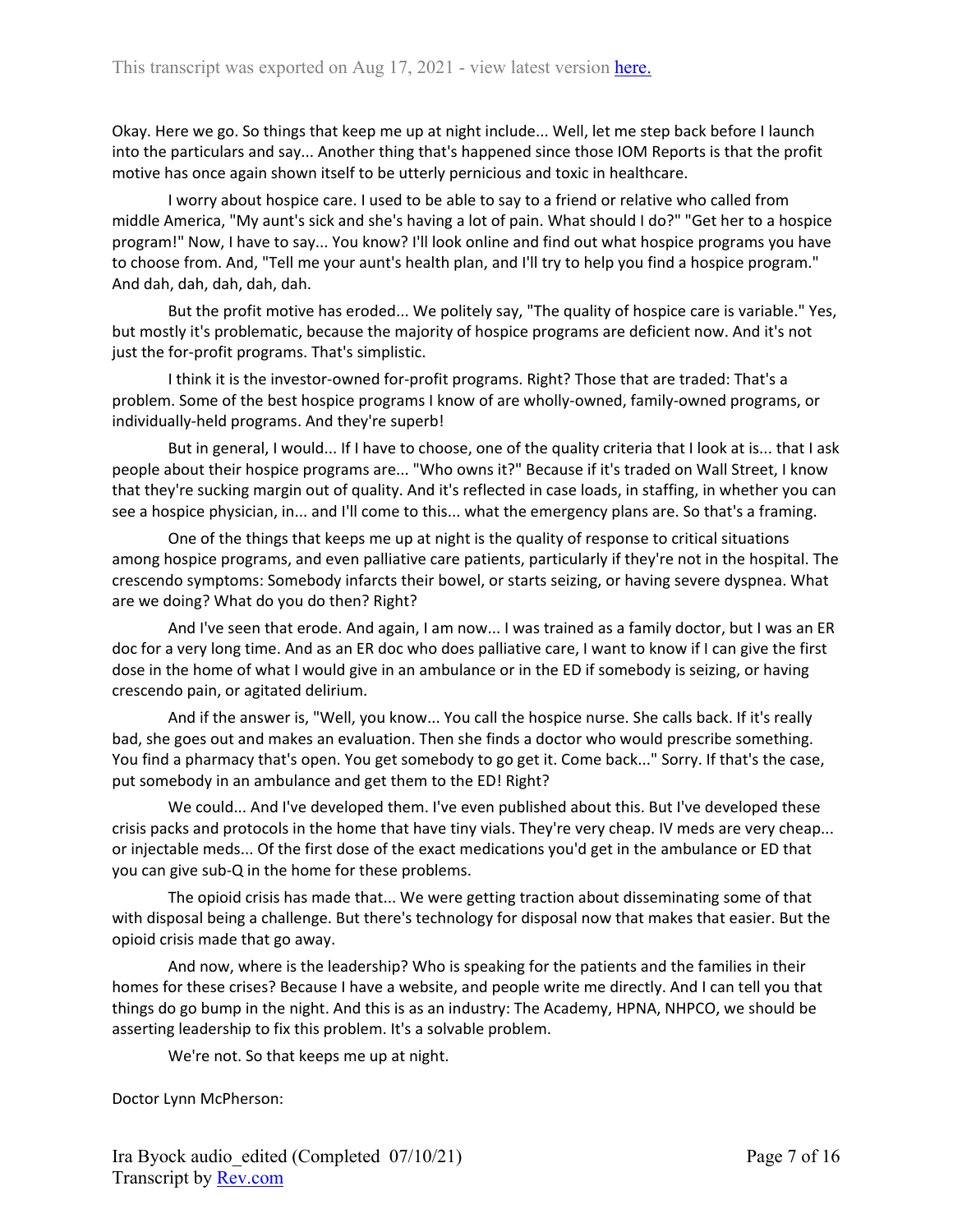## Well, it's comforting to know-

## Connie Dahlin:

You know, I think, Ira, one of the things that is my thought... And I'm going to throw this out to you... When I do... Okay. Hospital crisis: You get, and stuff changes. Right? That's the nature of a hospital. Right?

You're in a clinic. When I would have my patients, I knew I would see those patients. In what order? Who knows. But I was one of those practitioners that said, "Okay. I'm going to figure out where people are. If they're in a private room, I have a little leeway. My ALS patients, they're not going to have to come over. I'm going to go find them." Whatever. Right? So I knew that if it was hard for me, it was actually better patient care.

We are still on this nine-to-five healthcare, and we wonder why the urgent clinics, the minute clinics, whatever, are popular. But to your point: Families can't afford to take the time off. Right? Things do happen after hours. And we've set up a system that is like, "Well, 9:00 to 5:00, you're fine. After that, it's all up in the air."

But more than that, I've been working with my state. And we did a survey. And we were trying to look at community-based palliative care, not hospice. And what the responses were is, "We don't want to have responsibility for these patients 24/7." And it was like, "But if you're trying to keep them home, then you have to. That's part of the care!" And so there was a real disconnect about almost putting in the time and effort to be patient and family-centered. Thoughts?

## Doctor Ira Byock:

Well, I'm... This is part of my day job. A big part of my day job is to meet people's needs, including people with complex needs, without forcing them to come to the ED or be admitted.

The cost of the shift from volume to value, which we thought was going to happen quickly after the ACA was passed... But it's still happening. Because of that shift, there's actually a business case... a value proposition... for doing what you, and I, and all three of us have been trying to do for years. Finally, there's a business case!

And so within the health system that I work in now, Providence Health System... And it's not just Providence. It's any progressive, forward-thinking health system. We're trying to move from volume to value. And to a certain extent, I'm swimming downstream, finally, in trying to say, "How can we build new models? How can we design our delivery models so that we genuinely meet people's needs? They're getting better care. We're just not forcing them."

Not to be oversimplified, but it's mostly... The area under the curve of acute care has to drop. You don't have to say no to somebody going to the ED or the hospital. You just have to keep that to as low as possible. If they're in the hospital and you already have a relationship with them, you can get them out of the hospital faster. Do it at home! Finish the antibiotics at home! Do the physical therapy at home! Right?

And that's all good. You know? A lot of what I do, I point out... We're showing that there is... even under DRGs... there is a business case for getting people out of the hospital sooner, a big business case.

But also, I point out: The other metrics that our health system cares about is falls in the hospital, catheter-related infections, central line-related infections. These are the metrics the quality people look at every month. Right?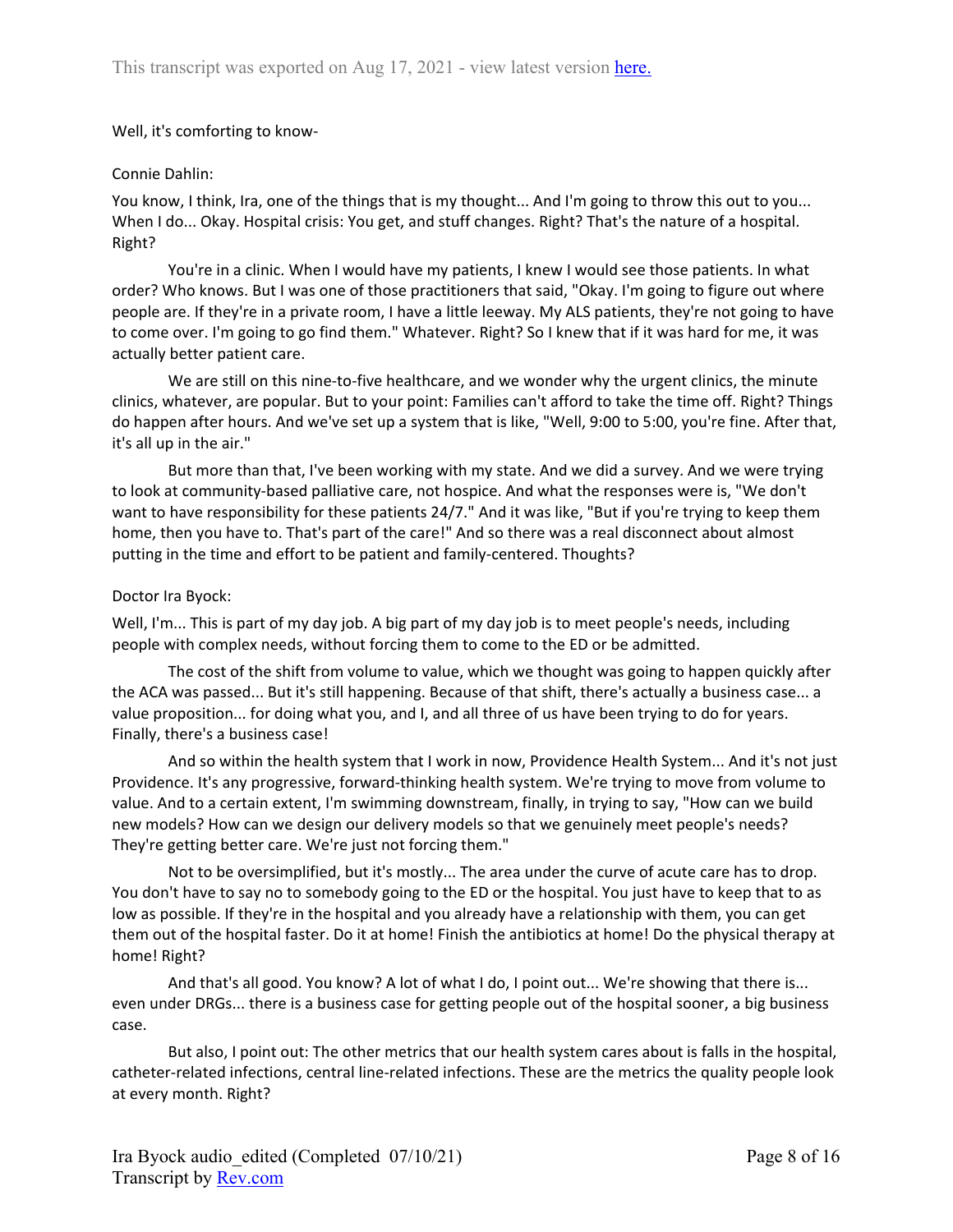Well, if you can get somebody home three or four days earlier, it's harder to fall in the hospital if you've been home for two days. Right? It's hard to get a CAUTI or a CLABSI if your lines are out and you're getting sub-Q medicines at home, or taking it orally. You know?

So there's actually a business case for all this. And people sleep better at home, and they eat better at home, and they eliminate better at home, and they walk around more, and... You have to monitor it, but-

### Connie Dahlin:

So the flip side of that, though: What I would say that I see is... and you must see this or have seen this... because of DRGs, the person gets admitted. The discharge planner is already starting. But they haven't thought about, "What are going to be the needs that meet the patient?" It's going to be, "What gets the patient out of the hospital?" Two different things. Right?

Doctor Ira Byock:

Very.

## Connie Dahlin:

And I think, for my years of palliative care, for some of the floors, they did not like me. Because I would say, "I see you have a discharge plan. But let's talk about if this discharge plan is going to be successful." Because my goal is to do the right discharge the first time. Right?

And what would play into that? You know? You have somebody who may not live the way you and I choose to, but they're doing quite fine. And they've told us they don't really want to interact with the healthcare system. Right? But they're doing quite fine.

And then we deem them unsafe, which just is so mean. Right? And then when they disagree, they get a psych consult. But if they agree, they don't get the psych consult.

I mean, this whole construct of how we honor patients and families based on what they want versus what we want, it's really been... as you can imagine... sometimes, it's just really so frustrating to watch. And it's like, "This is not healthcare! This is..." I don't know what it is.

#### Doctor Ira Byock:

And in a value-based system where the deliverers of care... the delivery organizations... also own financial risk for the total costs of care, the discharge planners will eventually get the message that having the person bounce back in a week or two wasn't successful. That's not actually... That doesn't look like success any more from our... You know?

The metrics have to change to align with what you're trying to do, which is... Again, part of my day job these days is at the Institute for Human Caring. We're helping our health system measure things that actually matter in a value-based way. And it's all aligned with better care for the patient and the family.

What we're doing is taking the knowledge, attitudes, and skills of palliative care and driving change through the health system. We're wagging the dog.

#### Connie Dahlin:

Right. But I think about, though, what also has to happen is... as you and I both know... the whole way the system has been done... even the way that we have shifts. Right? Who made up those times? We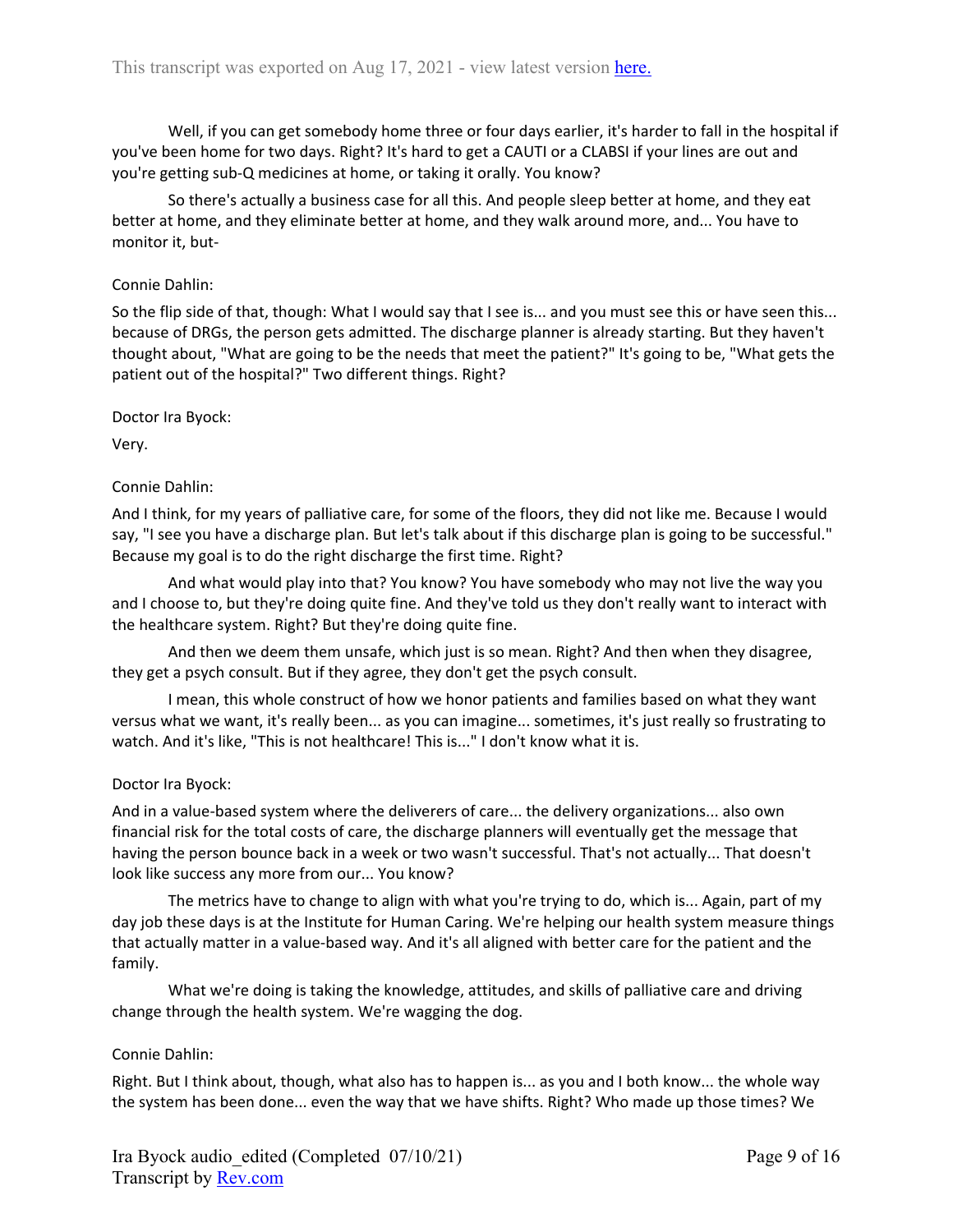picked those off of factories! Right? And we have sort of figured this part out, but it's not about what happens in people's real lives and the timing. Right?

So I mean, if you think about what people really need, is we actually need to overstaff in the evenings and on the weekends, because that's when things happen. But that's when we don't. And so it's just really interesting when you start looking at that, because then... when I talk to some of my colleagues who are in the workforce... it's a real mix of saying, "We're going to have to even change how we think we work."

## Doctor Ira Byock:

So interesting. You know, that's so interesting. Yes! Yes, with exclamation points! Including our palliative care programs!

## Connie Dahlin:

Yeah, absolutely! I think they are primary.

## Doctor Ira Byock:

Right. You know? Within my health system... Well, my stock, I think, is high again. But there was a while there where the palliative care teams were not happy with Doctor Byock, because we were showing them metrics... their own data... about their performance, including what days of the week they see patients. And where some of the metrics are on seeing palliative care consults within the first two days of hospitalization... basically, within the first Medicare day, before the second midnight. Right? And if you see patients before the second midnight as opposed to patients you see any time thereafter, their lengths of stay in the hospital are somewhere between four and six days shorter.

Doctor Lynn McPherson:

Wow!

# Doctor Ira Byock:

I mean, when you see patients during the plan of care being developed, they spend less time in the hospital. We've done this four years in a row. It is remarkable what a difference that is.

Okay. But it's harder to see people in that first Medicare day if two-sevenths of the week you're not seeing them at all. Right? And so we were showing this to our palliative care teams. And man, there were a lot of people: "Who elected you God?" And, "What do you... We've been doing this just fine!" And, "Our patients are doing..." Blah, blah, blah, blah, blah, blah, blah, blah, blah, blah. You know?

And I would have to gently say, "You know, I get it, man. I've done it too." You know? But it's not about us! It's never been about us. It's always been about them.

So one way or the other, we have to staff up. I'm not saying you have to do this with your current staffing. We're going to go to battle with the CFOs to show them that there's a business case for staffing up, but this has to be on your strategic plan. You've got to see patients seven days a week. Somebody has to answer the phone at night. Sorry, it's got to happen.

We're now beyond that. And we've done battle with the CFOs. And so everybody is staffing up across Providence. And if anybody listening here wants to look for a... work for... a system that really gets it, think about us. But we are staffing up, and we're all going to seven days a week, because it's so obviously what we need to do!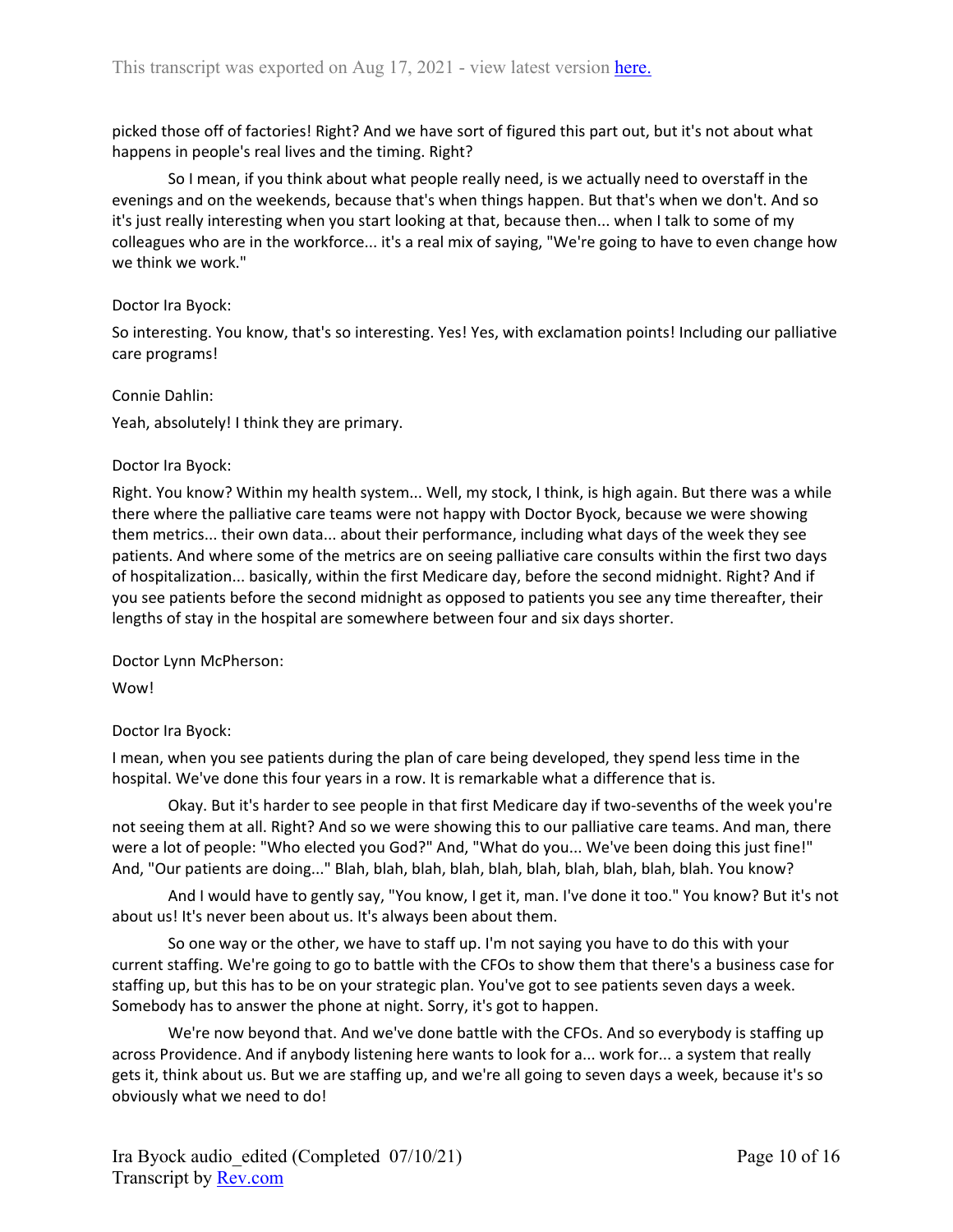## Connie Dahlin:

Well, and I would even say... I mean, I do think hospices had it right when they were saying... The ones who are more progressive have that liaison team from four to 10. Right? And getting people home, and getting their questions.

Same thing for palliative care. And I'm one of the ones who I would say my colleagues, my APRN colleagues, were not happy with me, because I sort of felt like I needed to step in and create a role for the APPs to take weekend call as much as the physicians. And knew it was the right thing. Tried to say to the hospital, "You're not even capturing my costs. So by doing this, I'm going to show you how many people I'm seeing you're losing revenue on." Right?

But that was new, and I was told academic hospitals sometimes are like the Titanic. It's really hard to change them. You can do smaller ones. But I just think that we have this whole part of... We have a whole bunch of Millennials, and we're going to have Gen Z-ers. I mean, this whole thing about work and where... I kind of wonder if that will be one of the biggest things that changes about healthcare, because this nine-to-five just feels so constrictive.

And then we get upset when the minute clinics or whatever... And it's like, "They're there!" Right? You know? The CVS down the street here is 24/7, and they have a weekend clinic that... So if I can't see them for palliative care, they're going to go there. And we get upset about that, but it's like, "What have we done to facilitate that?"

So it's just interesting, I think, when you think about that. And then sort of thinking about some of the... Again, when you're talking about the value part, the whole part about if you... We're going to have to turn everything on its head. Because again, for the hospitals, and I think for some of my physician colleagues, the incentive has been, "If you do a procedure, that's how you bring in money." And that is so pervasive. Right?

## Doctor Ira Byock:

Yeah. It's changing quickly, but it's still there. And the CFOs: I mean, there are CFOs who get it and understand value-based care. And there are CFOs who still think, "It's heads in beds. I want to have my hospital full. I want to have my procedure rooms full." You know? And if you're not contributing to that and you're not booking RVUs, you're a part of the problem. You know?

We're showing them with their own data that there is an alternative, and that, frankly, if you continue on the path that you're at, you're going to go out of business. Or somebody else is going to buy this organization, because you're going to be losing money.

I want to... before we close, I want to turn attention to something: I'm still about wellbeing through the end of life. Another thing that keeps me up at night... well, several things... is that palliative care in the hospital is being sold, and palliative care is being monetized through some organizations that have gone for-profit, as ways of getting people out of the hospital.

And it both is, but it shouldn't be, a way of skimping. Right? It's not the end-all. It just happens to get people out of the hospital quicker, because that's where they want to be. They want to be at home. And you avoid some of the complications of being in a hospital, the iatrogenic complications, by getting them home.

But in its fullness as it was developed by Dame Cicely and all of us in the earlier days, it was about alleviating symptoms and suffering and promoting wellbeing, promoting quality of life. I think the cultural leadership that we have as a health... as a specialty, as a discipline... to bring to the larger culture is that human wellbeing is possible through the very end of life.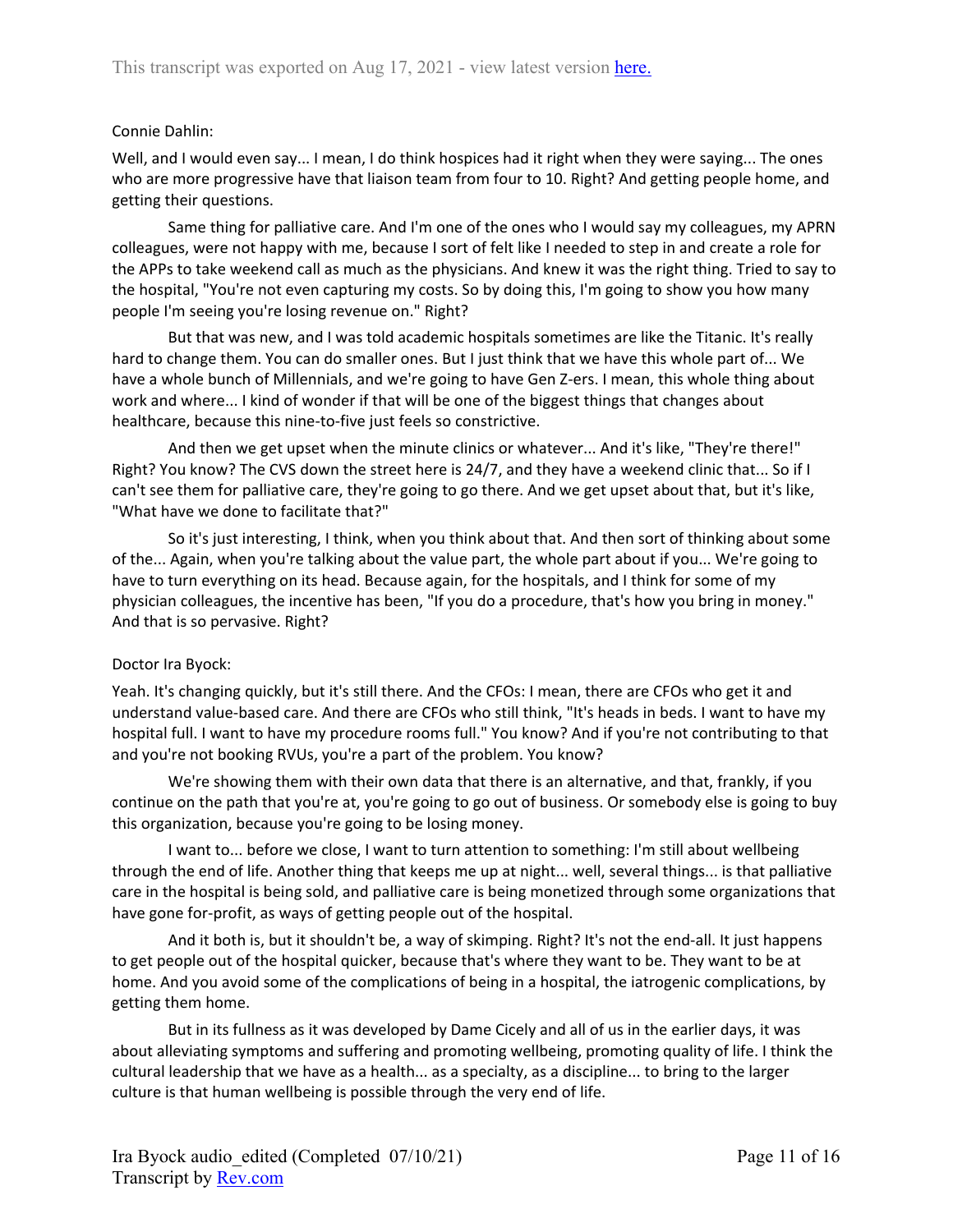That doesn't mean that dying doesn't suck. Dying sucks. Right? Yes.

But concomitant with all of the arduous nature of illness, and caregiving, and dying, wellbeing is concomitantly possible for many, many people. More so than I ever thought possible. And even in their caregiving and in their concomitant grieving, there is the ability for people to feel that they... a sense of wellbeing. That, "This is hard. This is awful. And yet, it's also wonderful to be strengthening the sense of family, to be caring for Mom or Dad." You know? We can become closer together.

I'm not in any sense diminishing or romanticizing this at all. Believe me! I'm an old ER doc. Right? I get it. It sucks! But it's possible for people to grow through this.

And I know it's possible not only because of what I've seen, and the stories I've written about and told. Occasionally, I'll get a call from a widowed man or woman who says, "You know, Ira, I think... I don't know if I'm in denial or something. But you know, it's only been four weeks since my spouse died, and I'm feeling pretty good. I miss her... or him... but I'm feeling okay!"

And when either I know that person and I know what happened, or I ask some clarifying questions... And it was like, "Yeah, because there was nothing left undone! You know? You honored and celebrated your wife as she was leaving this life." "Wow!"

So yeah, it doesn't surprise me. You know? Complicated grief is all about would-haves, couldhaves, what-ifs, should-haves. You know? All of that. If you've really done it, it didn't have to be easy. But if you've done it and there's nothing left undone, there is a sense of wellbeing. You know?

Doctor Lynn McPherson: Because it's dying well. Right?

Doctor Ira Byock: You can die well!

Connie Dahlin:

And what's your other worry? What's your other worry? You said you had a couple more.

## Doctor Ira Byock:

Well, I worry about emergencies. I worry about the profit motive. I worry about CAPC recently. And I love CAPC. We're a member. Ardently support them, and I love Diane. She's been a friend forever. But I have a different opinion, a different take, on CAPC's market research and their strong emphasis on not saying the word "dying," not connecting us with hospice. You know?

I'm just about exactly opposite. If we're not going to provide cultural leadership around integrating illness, and dying, and caregiving, and grieving within a frame of full and healthy human life, who possibly else could do that? This is part of why we exist!

So I respectfully disagree. I don't think their research, that market research, is very strong. And I disagree with the conclusions they've drawn.

I think it is us! Part of the work that we do has to be fostering cultural maturation. It's time for us to grow the rest of the way up as an American culture and integrate these difficult times, these unwanted times, these inherently sad times within our notion of full and healthy human life.

Doctor Lynn McPherson: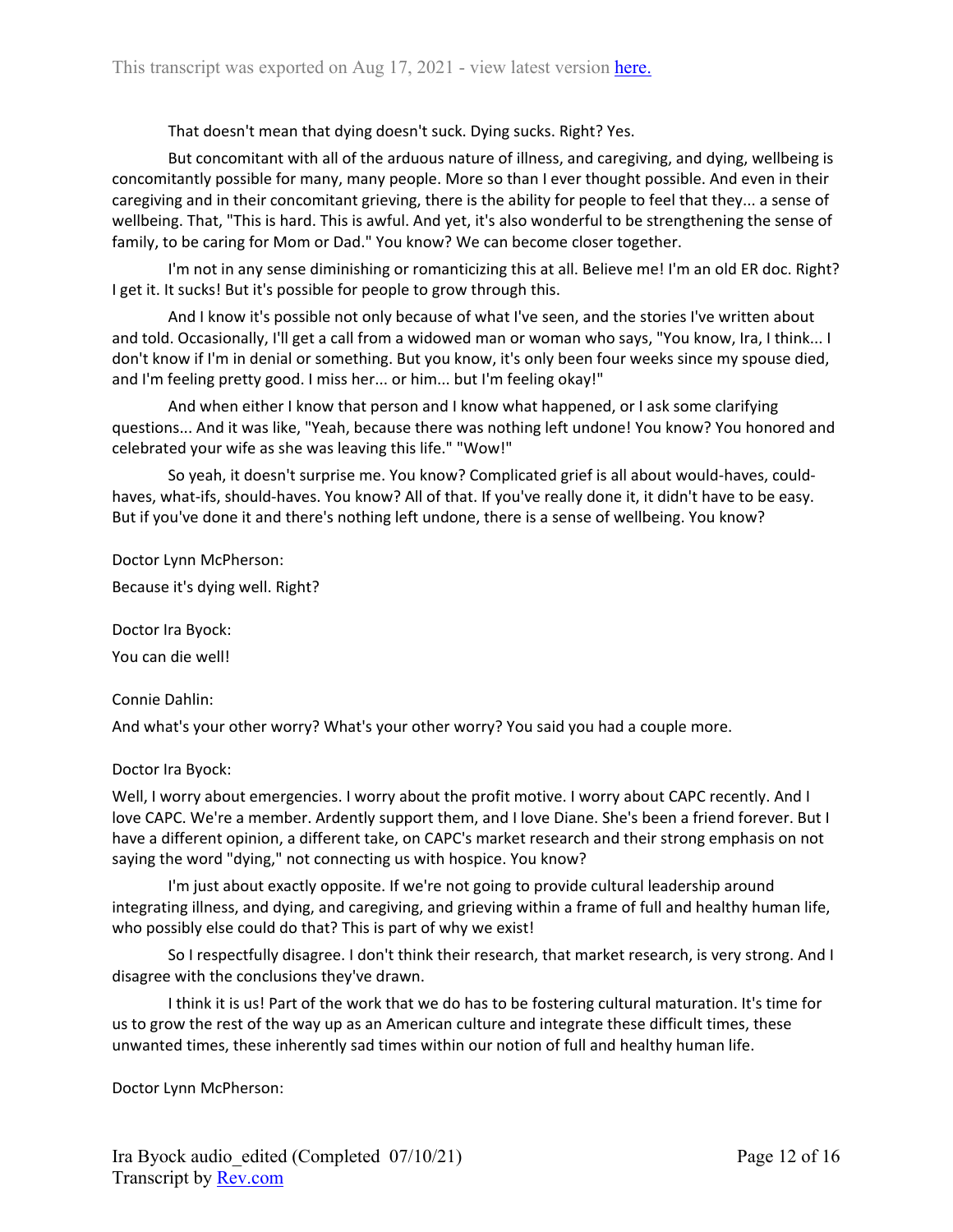So it must make you crazy, the places that have even moved further away from... not only "hospice," but the word "palliative care" and gone into "supportive care" for fear of what the meaning of "hospice" and "palliative care" represents.

### Doctor Ira Byock:

Yeah. I think it's a little bit foolish. It has stopped bothering me as much. It depends on what you have to do to get into that program. If you have to be dying to get into the Supportive Care Program, in two years, the oncologists will say, "Don't mention 'supportive care' when you're in the room!" Right?

It depends on what it is. You could call it the "Rainbow Program." But if it was wink-wink, "Send me the patients who are dying," they'll say in two years, "Don't say 'rainbow' when you're in the room!"

When I was at Dartmouth, we took the other stance. We said, "We're going to change the meaning of what palliative care means at Dartmouth. It doesn't mean you're dying. It means that you need and deserve an extra layer of support and another team involved to meet your and your family's needs."

I mean, I had this same thing said to me: "We can't say the word! Please, don't say 'palliative!'" You know? I was in clinic with an oncologist who is a friend. And I said, "Mark, you're telling me not to say 'palliative care,' but we're meeting here in the Cancer Center. You want to scare the shit out of somebody, just say, 'You have cancer,' to them. Why don't we rename the Cancer center the, 'Odd Little Bump Center?' Because we could scare the daylights out of people!"

Why don't we just say, "You need the best care possible, and Doctor Byock and his team will provide you a layer of service that you really need and deserve right along with you. Whatever you decide, whatever happens." And that's what we did. And it really lost its sting!

Doctor Lynn McPherson:

Good! Good. So let me... Any last advice for our graduates as they go forward? Psilocybin for everybody? What's your best shot?

Doctor Ira Byock:

Ah! You'd have to have me back for the psilocybin discussion!

Doctor Lynn McPherson:

Totally!

Doctor Ira Byock:

By the way, I worry about... I think psilocybin has the potential of being transformative and remarkable in alleviating people's suffering, fostering wellbeing. But I worry about the profit motive.

Doctor Lynn McPherson:

Mm-hmm (affirmative).

Doctor Ira Byock: We will find a way to screw this up if we're not really careful.

Doctor Lynn McPherson:

Ira Byock audio\_edited (Completed 07/10/21) Transcript by [Rev.com](https://www.rev.com/)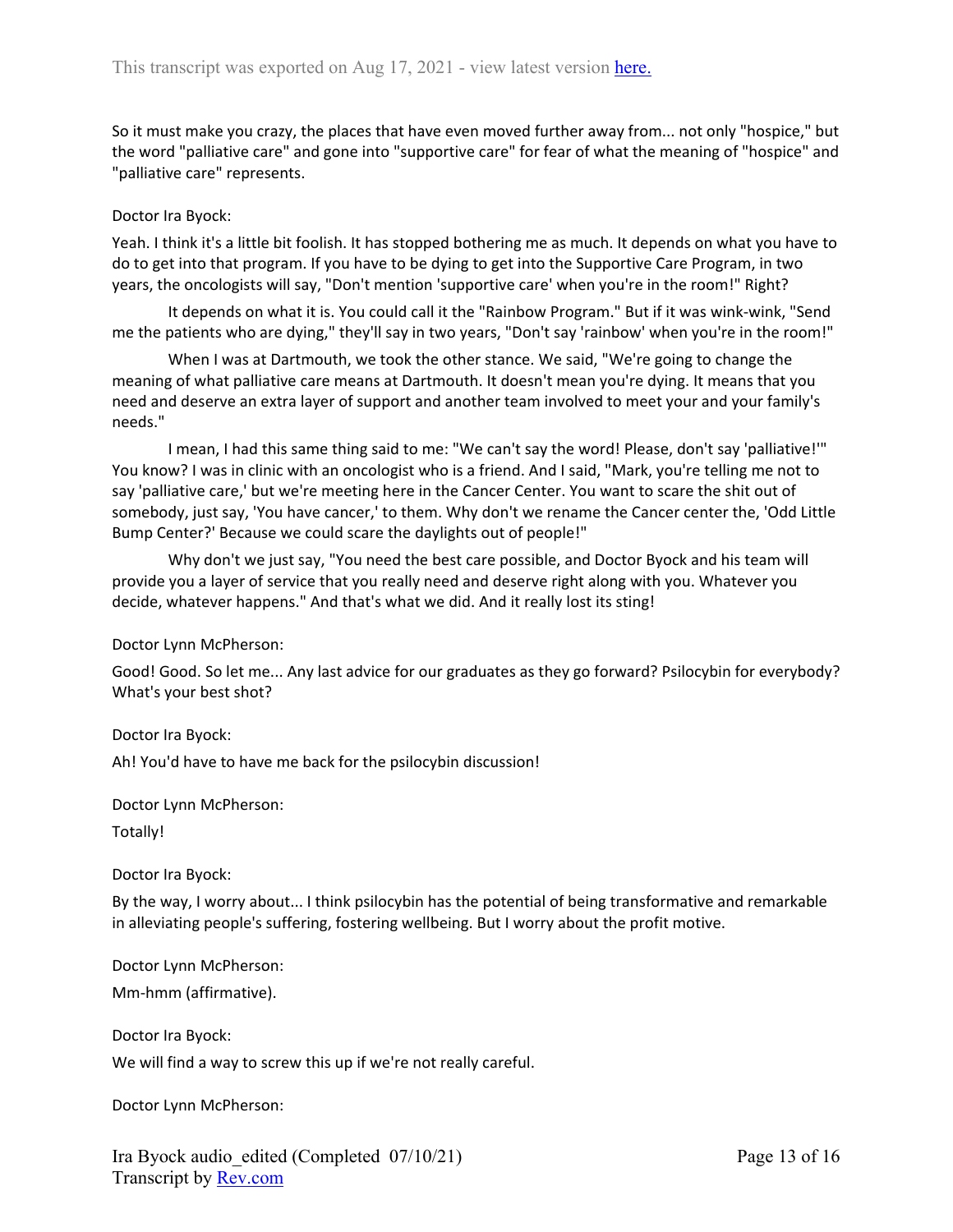## Mm-hmm (affirmative)-

Doctor Ira Byock: It has to be done carefully.

Doctor Lynn McPherson:

... Definitely.

## Connie Dahlin:

And other things for people who are entering into the field, or that you want our students to be thinking of? Because this is... They're going to be the leaders, and we hope the next generation. You know? What are your thoughts for them, going forward?

## Doctor Ira Byock:

Have a centering practice. Meditate, or pray, or do silent distance running... don't listen to the podcasts while you're running... or something, throw clay pots, whatever. But you need a centering practice.

The best way to protect against burnout is to bring your whole self to the clinical encounter and allow yourself... You'll feel drained at times, but allow yourself at other times to be filled up by the incredible privilege and opportunity to come into intimate relationships with people you know as patients or families and allow yourself to be gratified and filled up by that. I think burnout happens not because of the sadness or stress of the work, but mostly from being under-supported or underresourced in doing this work.

If you're working within a team, and you've got sufficient staffing, and you feel supported, and you can consistently provide the best care possible from your own internal sense of what that means... You know? You'll still weekends not on-call and vacations, but you can go the duration. You can do this for a very long period of time, because you can allow yourself to be resourced and filled up.

And so if you're feeling burned out, consider that you may be working for the wrong organization or not getting the support you need. Or you're not able to bring your whole self to the clinical encounter, so you're not available to be filled up as well as serving.

## Doctor Lynn McPherson:

You know how people who work in this field look around, and they look at nurses and doctors and say, "Would I like that nurse to take care of me, or that doctor to take care of me, or someone I care about?" Doctor Byock, you check all the boxes for me, booboo! You're the best! Ah! Thank you so much.

## Doctor Ira Byock:

Thank you. Thank you, Lynn. Thank you.

## Connie Dahlin:

Yeah, no, this has been really helpful, because I think you've done a really lovely balance of kind of thinking about where we've come from, and how it really directs to the future. And whether people don't like to have the historical context or not, we have to have it, because that's what's going to help us think about, "What are some of the rabbit holes we want to avoid, or some of the lessons that we have learned?" That it was like, "Okay. Let's think differently this time."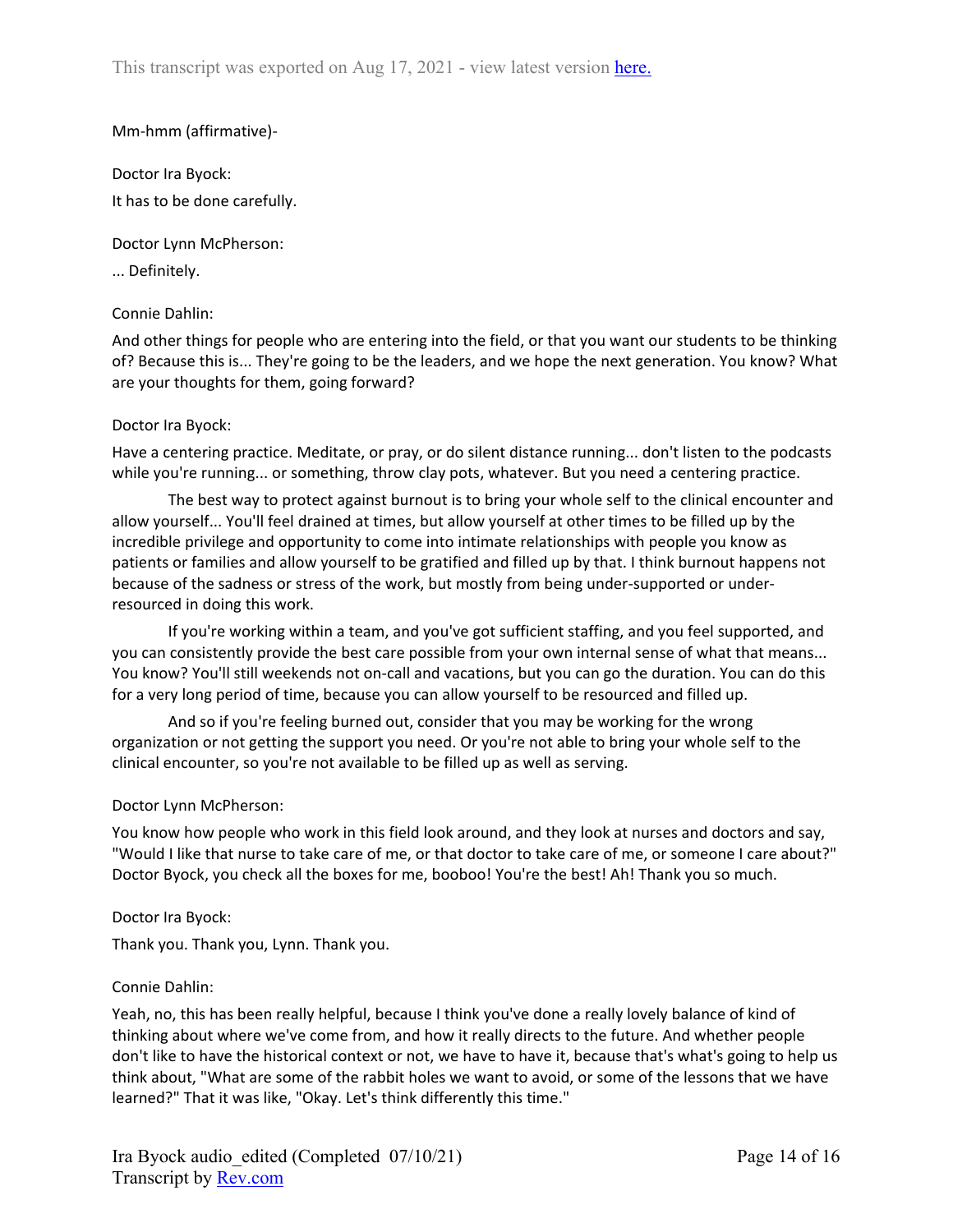So I mean, I think that there is just so much. There is still so much more! And I think with this next evolution, to watch it is really great. And I think that you have... in your different iterations, and when you think about some of your different books... you've really helped people kind of think about some of the different areas. And that, really, in the end, it is all about the human connection, and each of us as an individual.

So thank you for that. And thank you for all your work in the field. And thank you for sharing this time with Lynn and I. We feel that-

Doctor Ira Byock:

Such a pleasure!

Connie Dahlin:

... Yeah-

Doctor Ira Byock: And-

Doctor Lynn McPherson:

Now, go write your fourth book on self-care!

Doctor Ira Byock:

Well, I was just going to say that I think your students are lucky to have you. We're all lucky to have you. Thank you for involving me. I hope I get to meet some of your students in the years ahead as colleagues. Thank you.

Those who are watching, thanks for doing this work and choosing this field. It's deeply rewarding. Tough. You know? And poignant. Wrenching at times. And so deeply rewarding. So thank you all.

Doctor Lynn McPherson:

Thank you, Doctor Byock!

Connie Dahlin:

Thank you!

Doctor Ira Byock:

Ira, please.

Doctor Lynn McPherson:

I'd like to thank our guest today and Connie Dahlin for the continuing journey in our podcast series titled Founders, Leaders, and Futurists in Palliative Care. I'd also like to thank you for listening to the Palliative Care Chat podcast! This is Doctor Lynn McPherson, and this presentation is Copyright 2021 University of Maryland.